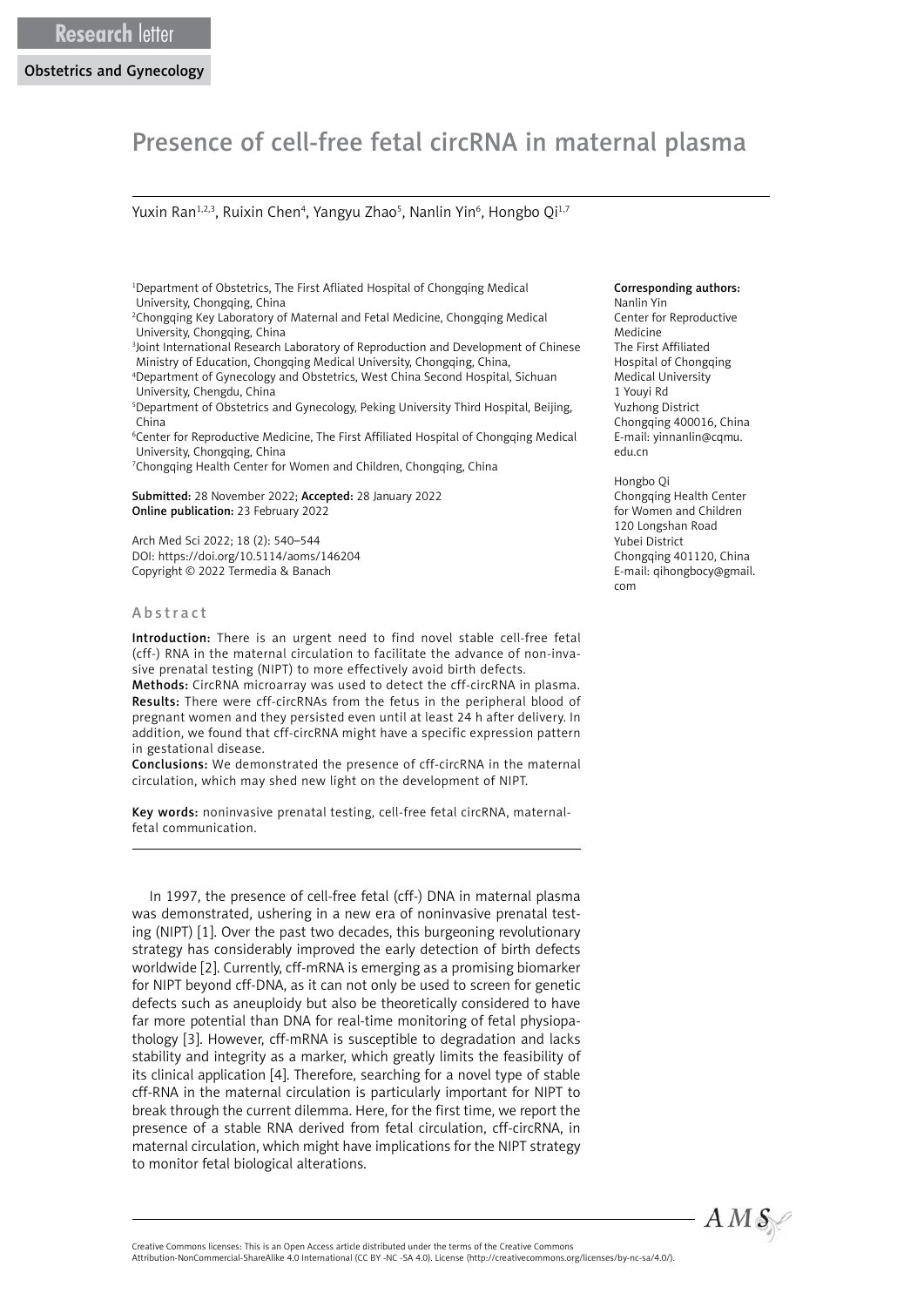Methods. *Sample collection and processing.* The pregnant women who came to the First Hospital of Chongqing Medical University for a delivery hospitalization were recruited. All of them had singleton fetuses and were without serious pregnancy complications such as preeclampsia and fetal distress. With informed consent, their peripheral blood was collected in the third trimester (gestational week: 34.6 ±4.0) and after delivery using EDTA anticoagulant tubes. Then, the blood samples were centrifuged twice at 3000 rpm at 4°C to obtain plasma and stored at –80°C until testing [5]. Based on the pregnancy outcome, we finally selected samples from seven pregnant women carrying male fetuses for this study. The clinical information of these patients is shown in Supplementary Table SI.

The study was approved by the Medical Research Ethics Committee of the First Affiliated Hospital of Chongqing Medical University.

*CircRNA microarray analysis.* Total RNAs were extracted from plasma samples and purified using Trizol reagent (Invitrogen, Gaithersburg, MD, United States) and the NucleoSpin R RNA cleanup kit (MACHEREY-NAGEL, Germany), respectively. Then, the linear RNAs were removed by RNase R (Epicentre, Illumina, Inc.). The remaining RNAs were sequentially processed as follows: 1) reverse transcribed to first strand cDNA; 2) second strand cDNA synthesized; 3) cRNA synthesized using T7 Enzyme Mix; 4) reverse transcribed to cDNA; 5) reacted with Random Primer; 6) labeled with dNTP (Cy3-dCTP, Cy5-dCTP) with fluorescent moieties. The DNA with fluorophore was hybridized with the circRNA microarray in the hybridization mixture. Finally, the microarray was scanned using an Agilent microarray scanner (G2565CA); data were extracted using Agilent Feature Extraction (version = 10.7) software and normalized using Agilent GeneSpring software. All the processes of microarray analysis were conducted by the Bioassay Laboratory of CapitalBio Corporation (Beijing, China). The detailed information of experimental procedures is listed in Supplementary material.

*RNA-seq data collection and analysis.* We searched public databases for fetal/newborn peripheral blood sequencing datasets. Inclusion criteria were as follows: 1) the blood sample was collected immediately after birth for sequencing; 2) the information on the sex of the sample donors was provided; and 3) the data were in \*.fastq format. Ultimately, the RNA-seq raw data of peripheral blood from male and female newborns were obtained from the SRA [\(https://www.ncbi.nlm.nih.](https://www.ncbi.nlm.nih.gov/sra) [gov/sra](https://www.ncbi.nlm.nih.gov/sra)) database (accession ID: SRP182878).

The fastq files were processed by the BWA-MEM algorithm to map the reads to the UCSC human reference genome (hg19). Then, the circRNAs were identified and quantified using the CIRI2 software, which works based on the recognition of the back-spliced junction reads. All the processes were used with the default parameters.

The count data of circRNA were normalized by the TMM algorithm of the R package "edgeR".

*Ethics.* The studies involving human participants were reviewed and approved by the Medical Research Ethics Committee of The First Affiliated Hospital of Chongqing Medical University (ID: 2020-60) and were subject to the Declaration of Helsinki. The patients/participants provided their written informed consent to participate in this study.

*Statistical analysis.* Statistical analysis was conducted using GraphPad Prism (version 8.0, San Diego, CA, United States). The relative expression levels of cff-circRNAs were represented by the total concentration of the circRNAs derived from the Y chromosome (Y-circRNA). The visualization of results was performed by GraphPad Prism and the R package "gglpot2".

Results. The detection of RNA and DNA derived from the Y chromosome of pregnant women with male fetuses demonstrated the presence of cff-RNA and cff-DNA in the maternal circulation, which led to the discovery of NIPT [1, 6]. With this, we speculate that if circRNA derived from the Y chromosome (Y-circRNA) can be found in the maternal circulation, it may further promote the development of NIPT. To confirm its feasibility, we analyzed circRNA expression profiles in peripheral blood of male and female neonates using RNA-seq data. The results showed that Y-circRNA was detectable in all the male neonates  $(n = 19)$ , while it was negative in all the female samples  $(n = 12)$ (Supplementary Table SII). Thus, the presence of cff-circRNA can be proved by the detection of Y-circRNA in the maternal circulation.

Based on this, we examined the cff-circRNA in the circulation of 7 pregnant women with a male fetus before delivery via a microarray targeting Y-circRNA. Of the total 198 Y-circRNAs to be measured, 88 were detected in at least 3 samples, and 27 of them were detected in all 7 samples (Figures 1 A, B). This indicates that cff-circRNA does exist in the maternal circulation, and most of these detected Y-circRNAs are derived from the genes UTY, USP9Y, DDX3Y and ZFY, which is consistent with our findings in the peripheral blood of male newborns mentioned above (Figure 1 C).

Is the cff-circRNA in the maternal circulation sufficiently stable? In view of the instability of cff-mRNA in the circulation (the half-life is only 14 min), and the fact that it is quickly cleared after delivery [7], we performed the same test on the plasma of 7 pregnant women 24 h after delivery. The results showed that 66 of the 88 cff-circRNAs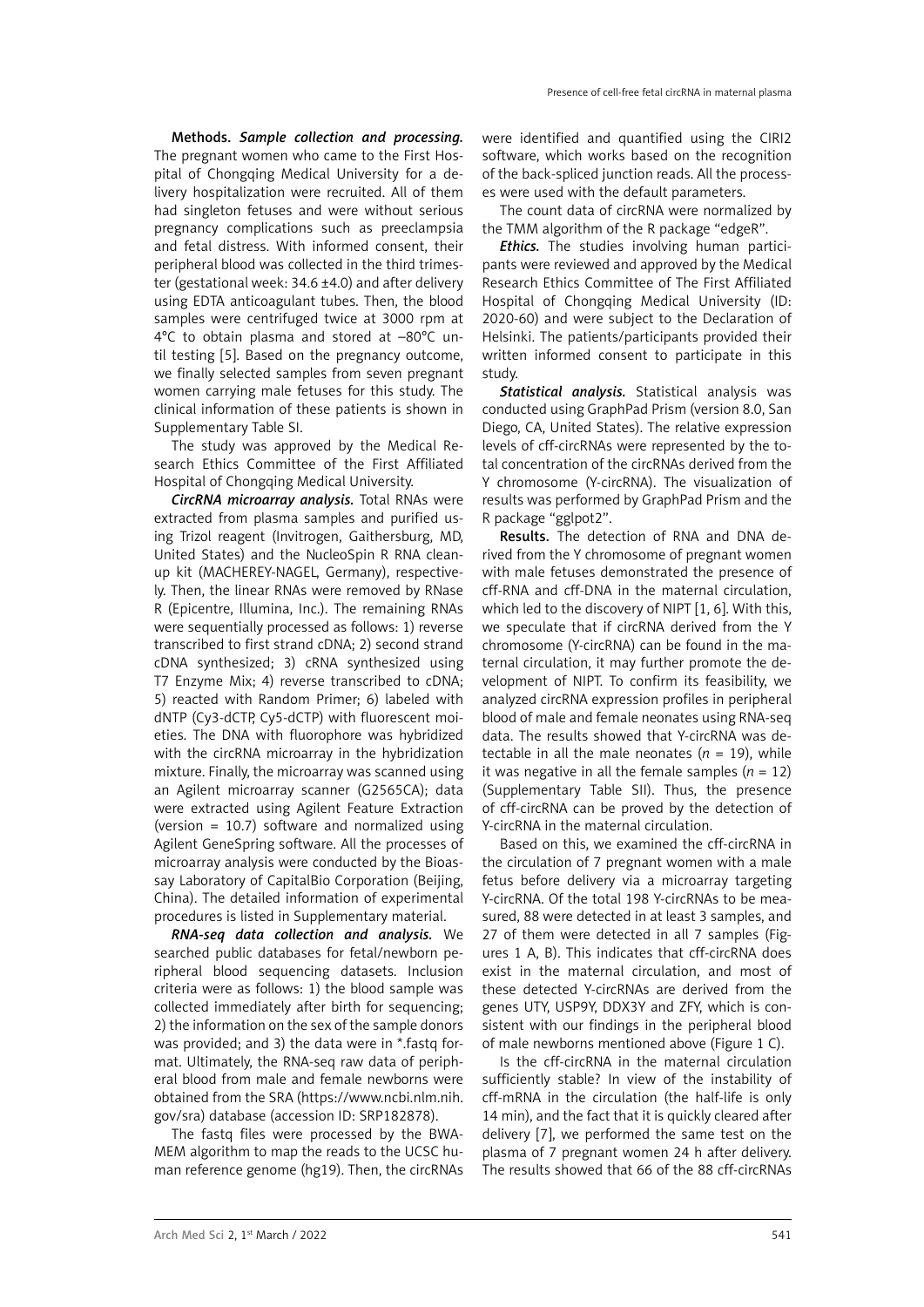

Figure 1. Characterization of Y-circRNA in maternal circulation. Y-circRNA expression profiles in (A) prenatal and (D) postpartum maternal plasma. B – Statistics of the counts of Y-circRNAs detected in prenatal maternal plasma samples. C - The percentage of Y-circRNA of different genetic origins in the prenatal maternal circulation (left panel) and in the neonatal circulation (right panel). E – The intersection of Y-circRNAs in prenatal and postnatal maternal plasma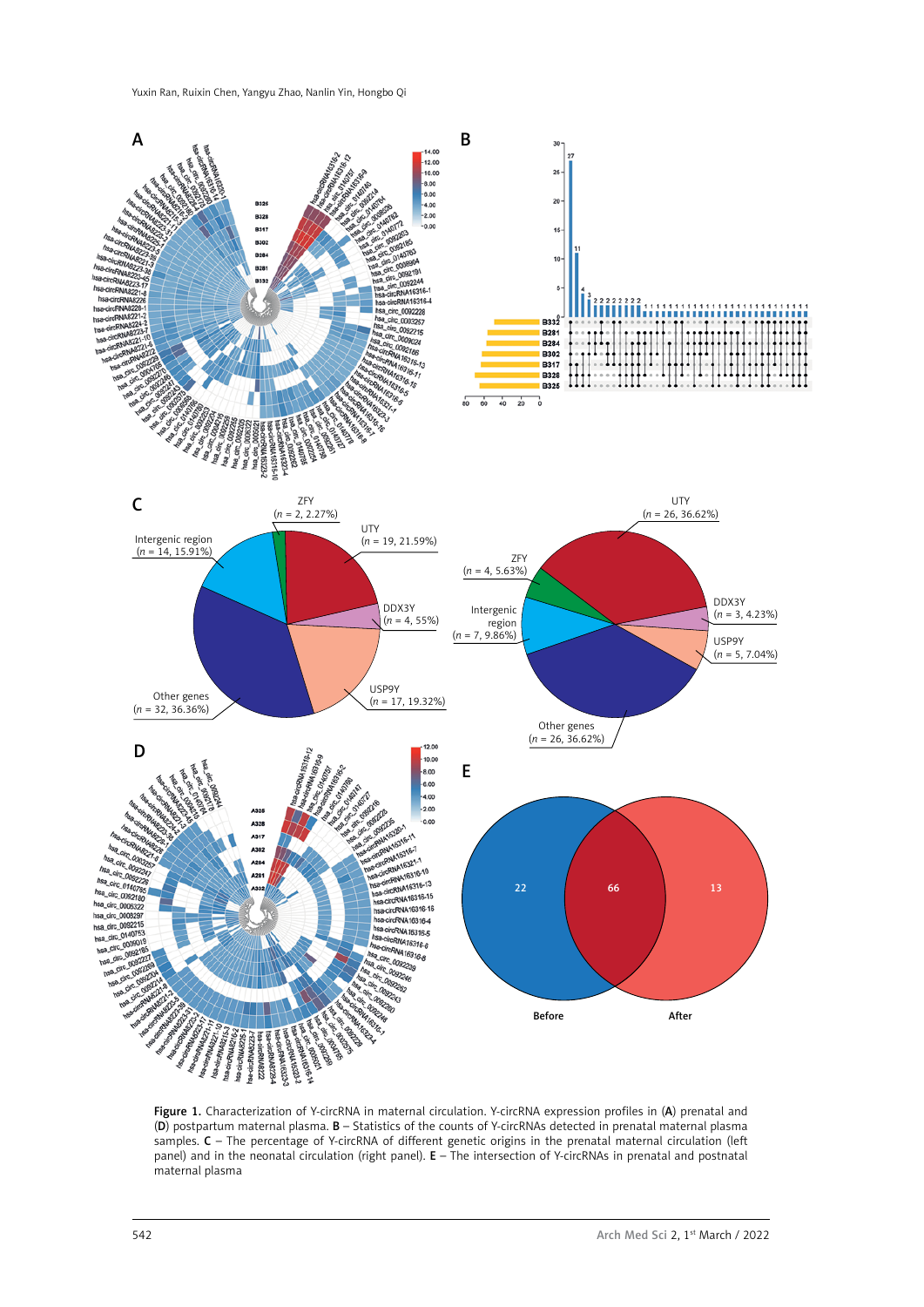What is the significance of these circRNAs that are stably present in the maternal circulation? We preliminarily analyzed the association between cff-circRNA levels and clinical phenotypes to explore whether cff-circRNA may reflect underlying maternal-fetal biological alterations. We found that the relative expression levels of cff-circRNAs (represented by total concentrations of Y-circRNA) were higher in the prenatal plasma of pregnant women who eventually delivered prematurely than in that of full-term pregnancies (Figure 2). This suggested that more cff-circRNA may be transported from fetal to maternal circulation in the presence of pathological changes in the maternal-fetal system. That is, cff-circRNA might have potential as a biomarker for prenatal disease screening.

Discussion. In this study, we have demonstrated for the first time the presence of cff-circRNA in maternal plasma and found its potential association with diseases during pregnancy. This is a pioneering study and the results are preliminary, so large-scale clinical research is needed to validate and explore them in depth. A further limitation is related to the difficulties prevailing in current circRNA research. As a "young" RNA molecule, circRNA's recognition algorithm and naming system are far less mature than those of traditional RNAs, and there is even some confusion. This poses a challenge to our research. Nevertheless, our findings have good clinical application and promotion value. Firstly, circRNA is an emerging RNA with a unique closed-loop structure distinct from traditional linear RNAs (mRNA, miRNA, lncRNA) and thus has the property of stable existence against nucleases [8, 9]. So our findings have the potential to help solve one of the biggest shortcomings of the current clinical application of cff-RNA. Secondly, compared with traditional linear RNA, circRNA has more significant tissue and spatiotemporal specificity; thus, in theory, cff-circRNA may reflect fetal pathological alterations more accurately [10, 11]. Thirdly, current studies on circRNA in maternal blood do not take into account the presence of cff-circRNA, meaning that cff-circRNA is also counted and analyzed as maternal circRNA. This might introduce potential errors into the study results. So, it is valuable to draw the attention of researchers to this issue via our findings.

In conclusion, we have identified a new type of fetal nucleic acid in the maternal circulation that may shed new light on the development of



Figure 2. Relative level of cff-circRNA in prenatal maternal plasma of preterm and full-term pregnancies.

NIPT techniques and influence the achievement of real-time monitoring of fetal pathological alterations. It deserves to be explored by more systematic and extensive studies.

# Acknowledgments

Yuxin Ran and Ruixin Chen contributed equally to this work and should be considered co-first authors.

This work was supported by grants from the Chongqing Municipal Health Commission (No. 2020MSXM029), The Chongqing Municipal Education Commission (No. CYB20141), and The Science and Technology Department of Sichuan Province [No. 2020YFQ0006].

The authors thank E Gong of the Department of Obstetrics, the First Affiliated Hospital of Chongqing Medical University, for administrative support.

The authors would like to appreciate the support from "111 program" of Ministry of Education P.R.C and State Administration of Foreign Experts Affairs P.R.C.

# Conflict of interest

The authors declare no conflict of interest.

### R e f e r e n c e s

- 1. Lo YM, Corbetta N, Chamberlain PF, et al. Presence of fetal DNA in maternal plasma and serum. Lancet 1997; 350: 485-7.
- 2. Skrzypek H, Hui L. Noninvasive prenatal testing for fetal aneuploidy and single gene disorders. Best Pract Res Clin Obstet Gynaecol 2017; 42: 26-38.
- 3. Tamminga S, van Maarle M, Henneman L, et al. Maternal plasma DNA and RNA sequencing for prenatal testing. Adv Clin Chem 2016; 74: 63-102.
- 4. Mader S, Pantel K. Liquid biopsy: current status and future perspectives. Oncol Res Treat 2017; 40: 404-8.
- 5. Alomari MA, Al-sheyab NA, Shattnawi KK, Khabour OF. Gender-specific differences in plasma ferritin in adolescents smoking cigarettes versus waterpipe smoking: the Irbid-TRY Project. Arch Med Sci 2021; [DOI: https://](https://doi.org/10.5114/aoms/115011) [doi.org/10.5114/aoms/115011](https://doi.org/10.5114/aoms/115011).
- 6. Poon LL, Leung TN, Lau TK, Lo YM. Presence of fetal RNA in maternal plasma. Clin Chem 2000; 46: 1832-4.